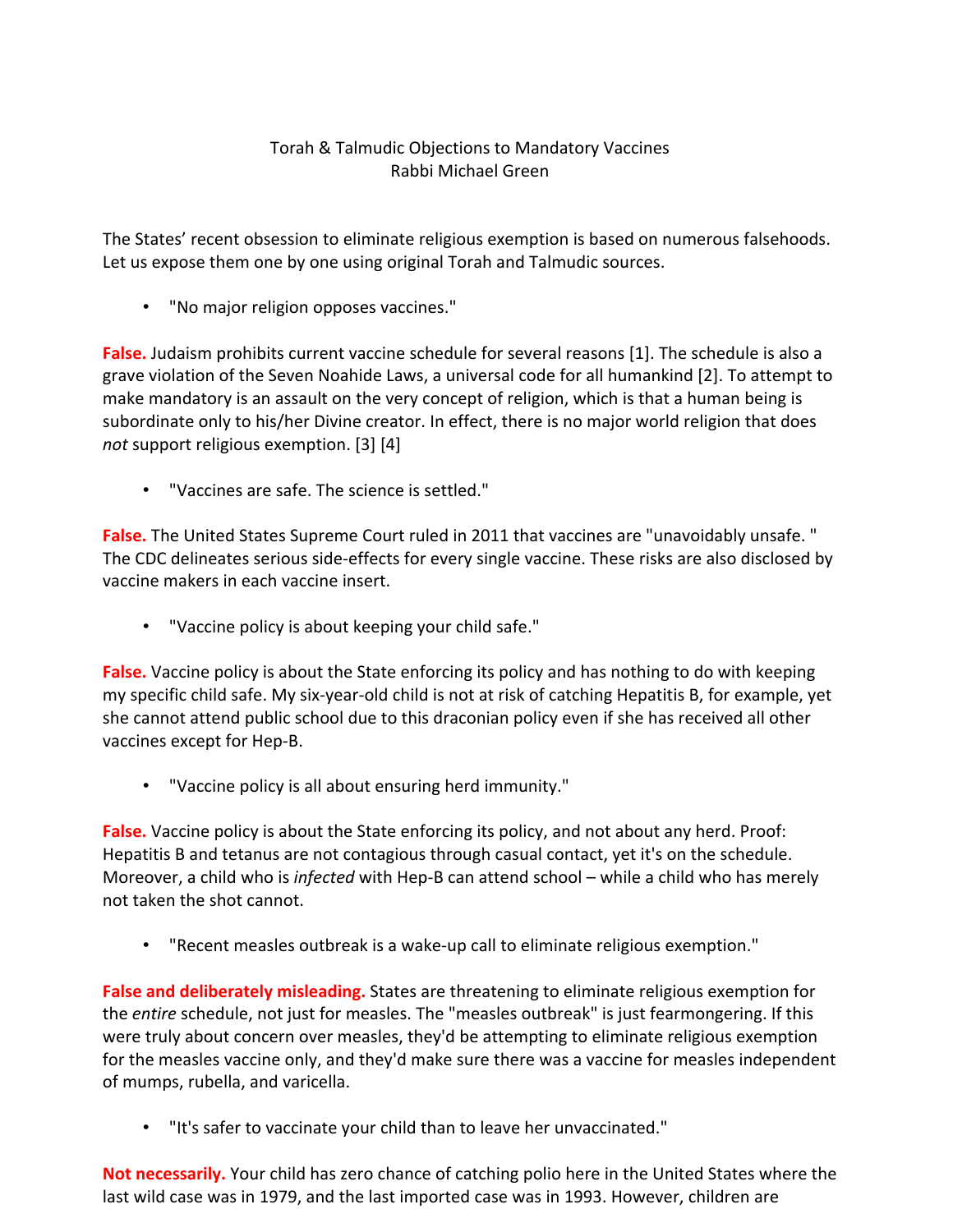injured each year by the polio vaccine. 22 deaths reported to VAERS in the USA (which only reflects a small percentage of actual injuries and deaths) since 2010, and hundreds of injuries. Same with measles and other shots.

• "Risk from vaccine is less than risk from actual disease."

**Not necessarily.** 1,200 Americans caught measles this past year with not one single fatality, but deaths and injuries due to MMR vaccine are reported each year by VAERS [5]. 96 deaths due to MMR vaccine since 2003 and one or two deaths from actual measles.

• "Unvaccinated child poses risk to public so he may be banned from school."

**False.** A healthy unvaccinated child poses actual risk to no one. A child who is sick with contagious disease should be quarantined, whether s/he had been previously vaccinated or not. A healthy child presents no risk to anyone simply because s/he lacks immunity to a disease.

• "Unvaccinated child is at a higher statistical risk of catching a contagious disease, and therefore may be banned from school to protect 'herd immunity'."

**False.** Even if it is true that there is higher statistical risk for unvaccinated child to contract (and spread) disease, we may not ban anyone from school because of statistical risk, but only because of *actual* risk. Example: we may not ban a child from school just because he comes from an ethnic or religious background that has statistically higher incidents of radicalization or offenders of school violence. There must be an actual and present risk, not statistical or theoretical.

• "Most people who claim religious exemption are **not** religious, but just using it as a loophole."

**Irrelevant.** Religion is defined as an individual's personal, moral, ethical, or philosophical beliefs. Everyone is entitled to religious beliefs, irrespective of whether that person openly identifies as "religious." Moreover, the First Amendment is no mere "loophole." It is sacrosanct and inviolable tenet of our nation's constitution. Anyone may cite it, just as anyone may cite the Fifth Amendment, or any other amendment. The State may not tamper with it.

• "Most people who cite religious exemption are not opposed to the vaccine due to specifically religious reasons, but rather are apprehensive that it's unsafe, which is not a *religious* reason but rather a health concern. No such exemption exists for unsubstantiated health concerns."

**Inacurate.** *Pikuach nefesh* is a religious tenet in Judaism that transcends nearly all others. Doing something you fear is unsafe violates a religious prohibition. Even if a plethora of doctors vouch for its safety, if you have reservations due to your own or others' adverse experiences -- and *especially* if your fears are confirmed by expert physicians who have cautioned against it, even if they are in the minority -- then it is absolutely forbidden to expose your child to risk against your better conscience. This is a religious precept like any other. More importantly, Judaism recognizes valid religious grounds to decline *any* vaccine that you and your health care expert deem unnecessary. (6]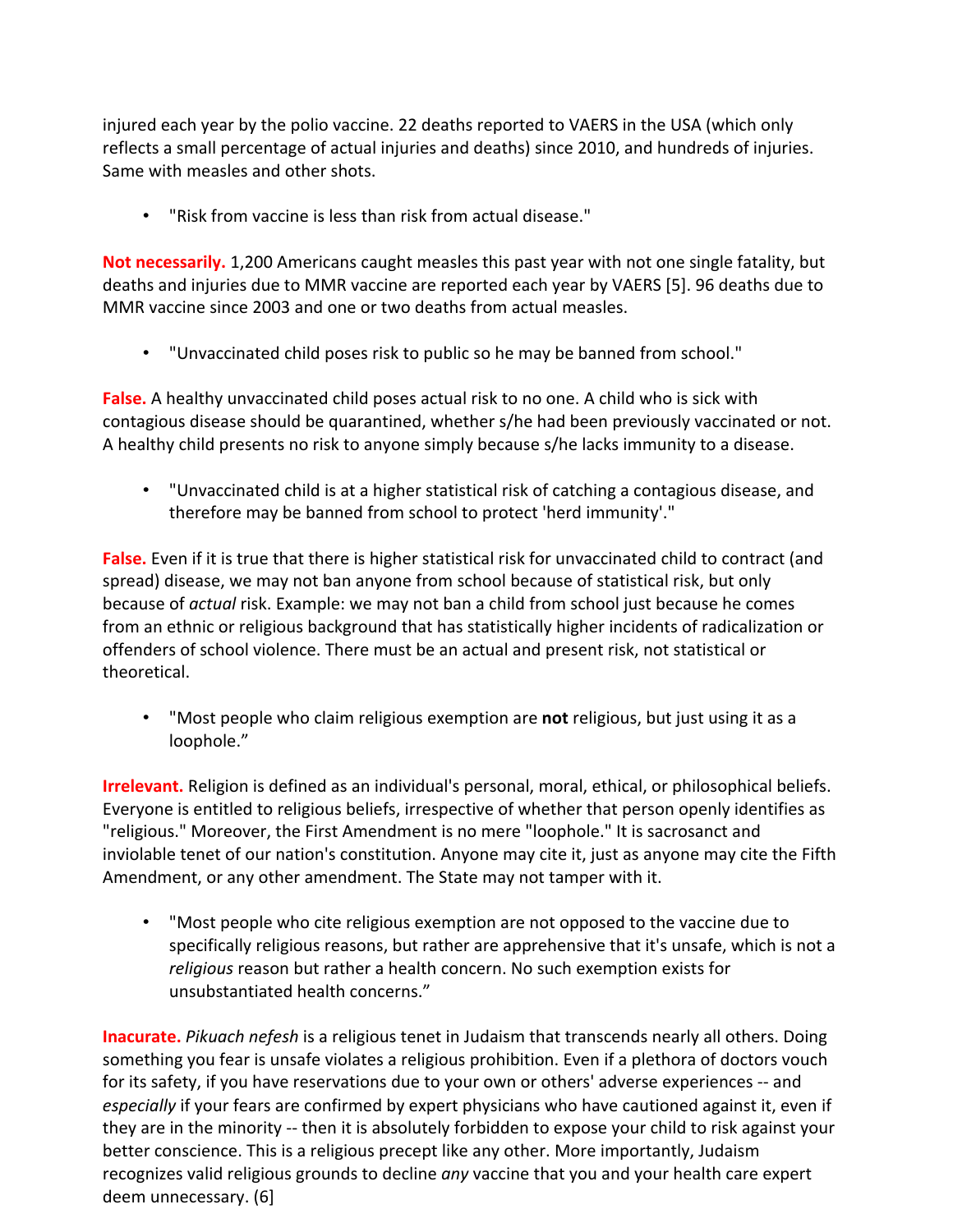• "Rabbi S. says Judaism requires vaccination, so Judaism can't possibly recognize religious exemption."

**False and juvenile.** Rabbi S may speak for himself, but he does not get to speak for Judaism. Judaism isn't monolithic; it has room for differing views. Even members of his own community or congregation are entitled to hold different views than his. In fact, he represents the tiny minority of rabbis, since no respected rabbinical imprimatur has *ever* been offered for the hepatitis-B vaccine, which is part of the mandatory schedule. To this date, no responsa from any noted rabbinic authority has ever been written in defense of this vaccine. Consequently, normative orthodox Judaism does *not* support current schedule in any way and most certainly exempts adherents on firm religious grounds.

• "But a prominent Jewish doctor advocates for vaccines, as do most medical doctors. Doesn't Judaism say that we must follow the majority view of physicians?"

**No.** Judaism makes no such claim. Instead, Judaism advises to heed the opinion of the most expert physicians who have actual experience in diagnosing the disease in question. In this discussion, the disease in question isn't measles (for example), but the condition of vaccine injury. Your prominent doctor friend has no experience in toxicology or in researching or diagnosing vaccine injury, so his opinion is completely irrelevant [7], as are the views of nearly all doctors who advocate for vaccine schedule.

• "Nothing is changing to mandatory vaccine policy. The State granted religious exemption in the past, so it is entitled to withdraw it."

**False.** The State never "granted" religious exemption. Religious freedom is untouchable. The Bill of Rights doesn't grant us this freedom either, but rather it prohibits the State from tampering with it in any way. Religious freedom and personal bodily autonomy are inherent and God-given. The State has *no* right to interfere with them.

• "Measles was eradicated but the unvaccinated population brought it back."

**False.** Measles was never eradicated. 86 cases in 2000 alone, the year it was declared eradicated! [8] Measles will never be eradicated, since vaccine is only 93% effective and only provides temporary immunity. In fact, most teenagers have been found to lack immunity even after having two doses as a young child.

• "Increase in unvaccinated population will bring back dreaded diseases like polio."

**Not necessarily.** Polio was on the decline before vaccines were in use. So was measles.

• "Whoever who opposes vaccine schedule is an 'antivaxxer."'

**False.** There are plenty of parents who give some vaccinations but decline others for valid personal, religious or philosophical reasons. They cannot be called "anti-vaccine." They are simply opposed to the mandatory schedule.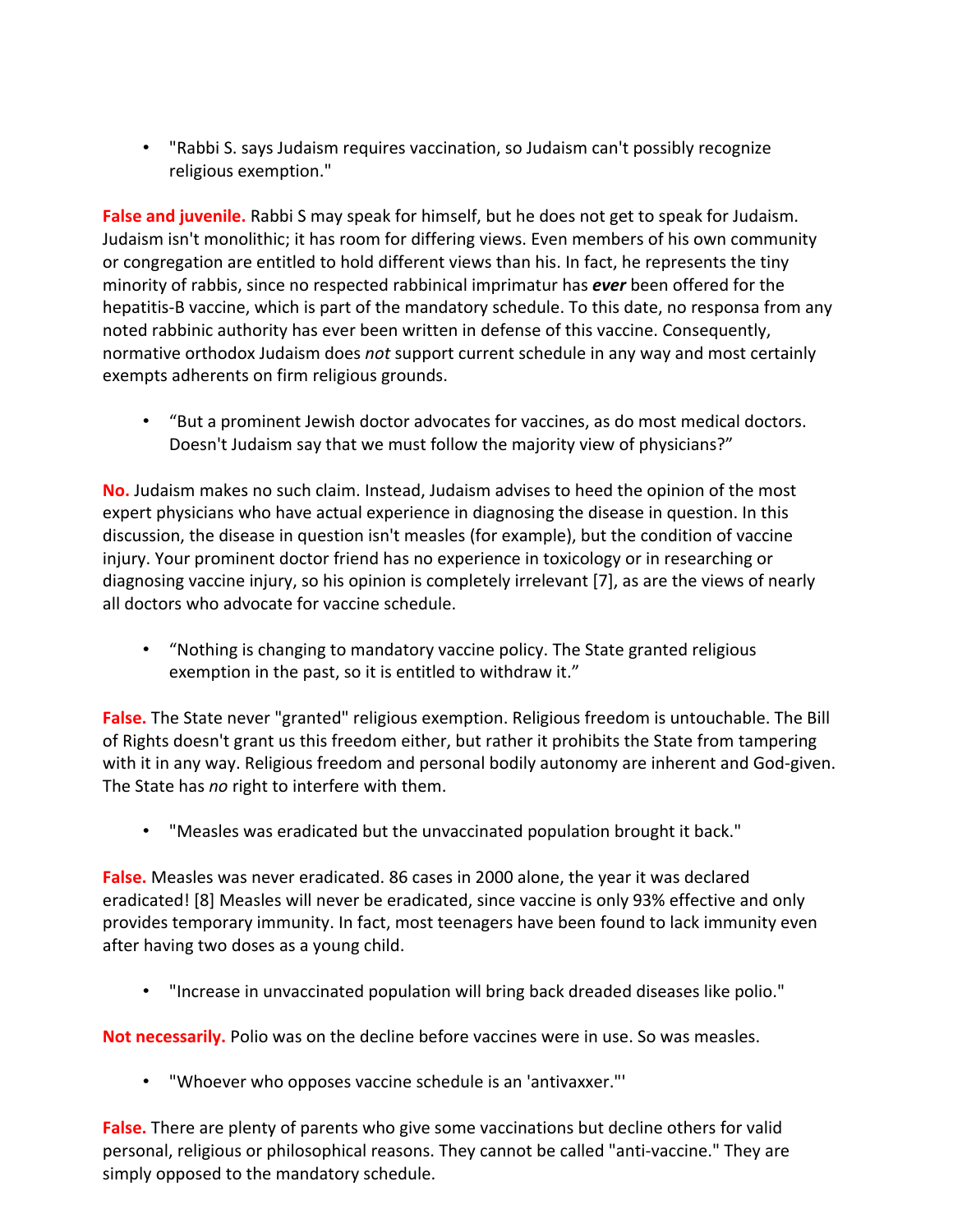• "If you are writing this, you must be an 'antivaxxer."'

**False.** You have no idea about my medical choices. Your assumption is simply a convenient means to evade these serious discussions via "guilt by association," since you're apparently too lazy or feeble-minded to critically examine my arguments. I am *not* opposed to vaccination. Instead, I am opposed to force-medicating people and to banning healthy children from school. Moreover, I object to groupthink or "herd thinking," such as you have demonstrated by your ad hominem rhetoric.

• "'Antivaxxers' are anti-science."

False. People who choose not to vaccinate are not opposed to science, since science does not make moral judgments. It merely proves hypotheses based on empirical evidence. Even if scientists had indeed demonstrated that 95% vaccination rate ensures "herd immunity," the decision to vaccinate is still a moral one. A religious Jew makes moral decisions based on Torah values, and "herd immunity" has no basis in Jewish law.

• "It's reckless to not take available precautions to avoid contagious disease, so people who don't vaccinate are reckless."

**False.** When is it irresponsible to not make use of an available precaution to illness? Only if a) the preventative measure entails no risk of its own, and b) it entails no violation of one's personal, ethical, moral, philosophical values. Conversely, if the precaution carries its own risks, or if it is at odds with one's religious (etc.) beliefs, then it's not recklessness, but a matter of personal choice.

What *is* reckless is banning thousands of healthy children from school, trampling individual civil liberties, usurping bodily autonomy, and violating religious freedoms. That is perilously reckless. For example, New York State Bill HB5044 is the **epitome** of recklessness.

• "If the State's democratically elected legislature voted to eliminate religious exemption, then it's lawful. That's democracy at work."

**Fact:** Our founding fathers rightfully feared democracy, which is why it is not mentioned in the Constitution nor Bill of Rights. Democracy inevitably becomes a "dictatorship of the majority." Hitler initially rose to power through democratic elections as well, as did Hamas. Our republic is based on immutable values enshrined in the Bill of Rights, not on whims of majority rule that may well be unlawful. 51% of the people can vote to take 49% of the people's money: that is democracy without a Bill of Rights.

Benjamin Franklin observed: "Democracy is two wolves and a lamb voting on what's for dinner. Liberty is a well-armed lamb showing up to contest the vote."

We are armed with the truth. The truth will prevail.